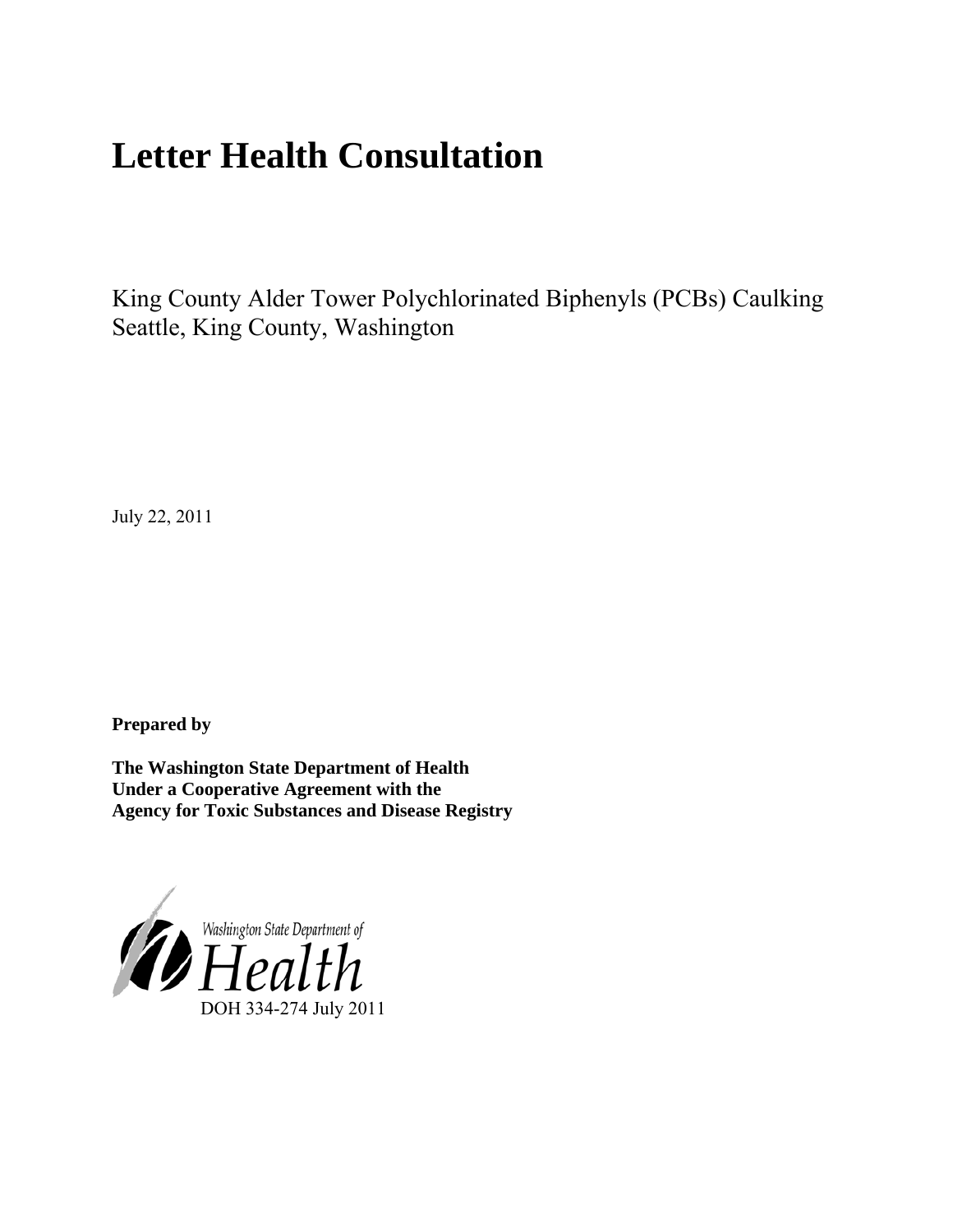### **Letter Health Consultation**

### **Foreword**

The Washington State Department of Health (DOH) has prepared this health consultation in accordance with methodologies and guidelines developed by the Agency for Toxic Substances and Disease Registry (ATSDR). ATSDR is part of the U.S. Department of Health and Human Services and is the principal federal public health agency responsible for health issues related to hazardous waste sites and releases.

The purpose of this health consultation is to identify and prevent harmful human health effects resulting from exposure to hazardous substances in the environment. Health consultations focus on specific health issues so that DOH can respond to requests from concerned residents or agencies for health information on hazardous substances. DOH evaluates sampling data collected from a hazardous waste site, determines whether exposures have occurred or could occur, reports any potential harmful effects, and recommends actions to protect public health. The findings in this report are relevant to conditions at the site during the time of this health consultation and should not necessarily be relied upon if site conditions or land use changes in the future.

This report was supported by funds from a cooperative agreement with ATSDR. However, it has not been reviewed and cleared by ATSDR.

For additional information or questions regarding DOH or the contents of this health consultation, please call the health advisor:

Lenford O'Garro Washington State Department of Health Office of Environmental Health Assessments P.O. Box 47846 Olympia, WA 98504-7846 360-236-3376 FAX 360-236-2251 1-877-485-7316 Website: http://www.doh.wa.gov/consults

For people with disabilities, this document is available on request in other formats. To submit a request, please call 1-800-525-0127 (TTY/TDD call 711).

For more information about ATSDR, contact the ATSDR Information Center at 1-888-422-8737 or visit the agency's Web site: www.atsdr.cdc.gov/ .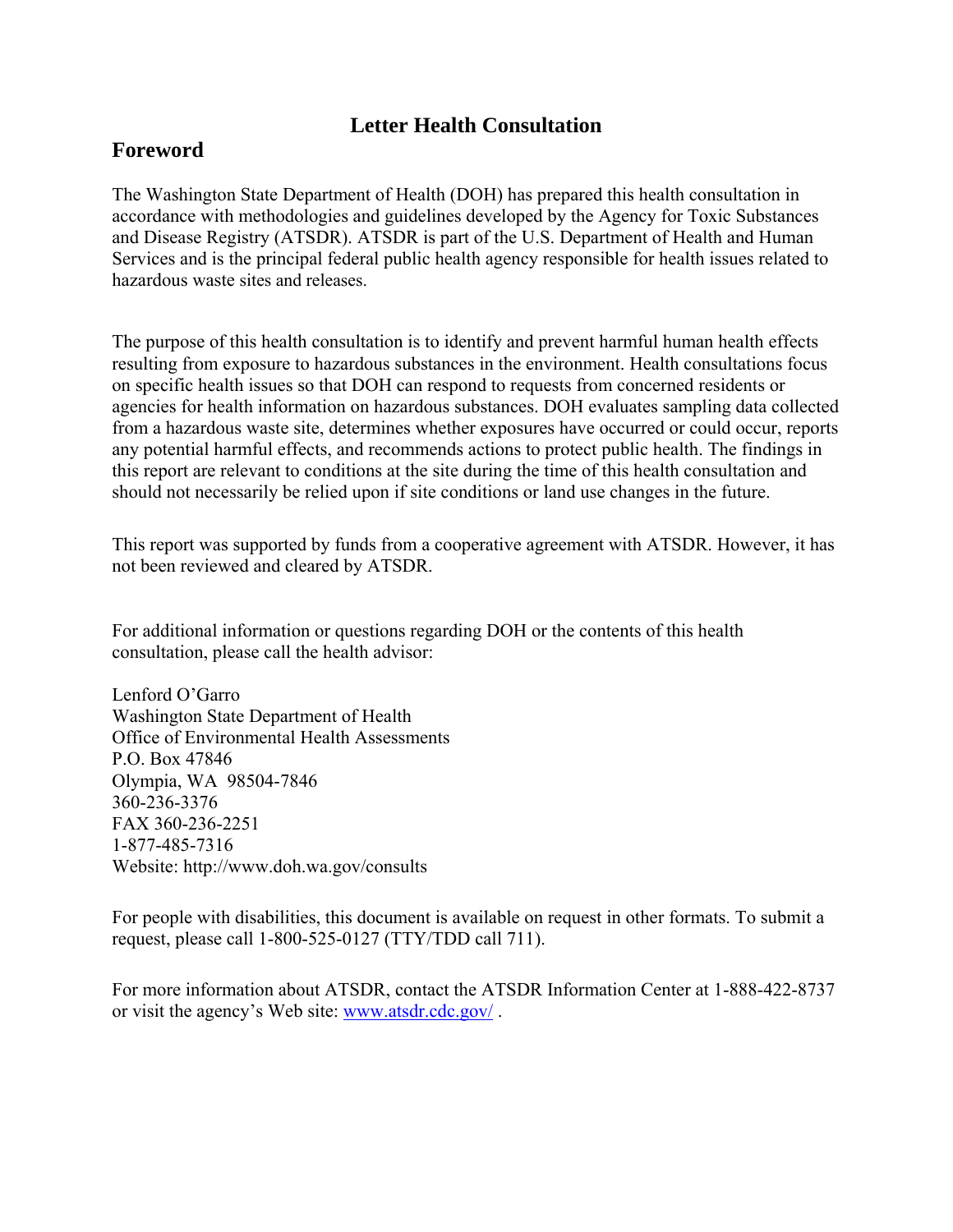### LETTER HEALTH CONSULTATION

### King County Alder Tower Polychlorinated Biphenyls (PCBs) Caulking

Seattle, King County, Washington

Prepared By:

Washington State Department of Health Under Cooperative Agreement with the U.S. Department of Health and Human Services Agency for Toxic Substances and Disease Registry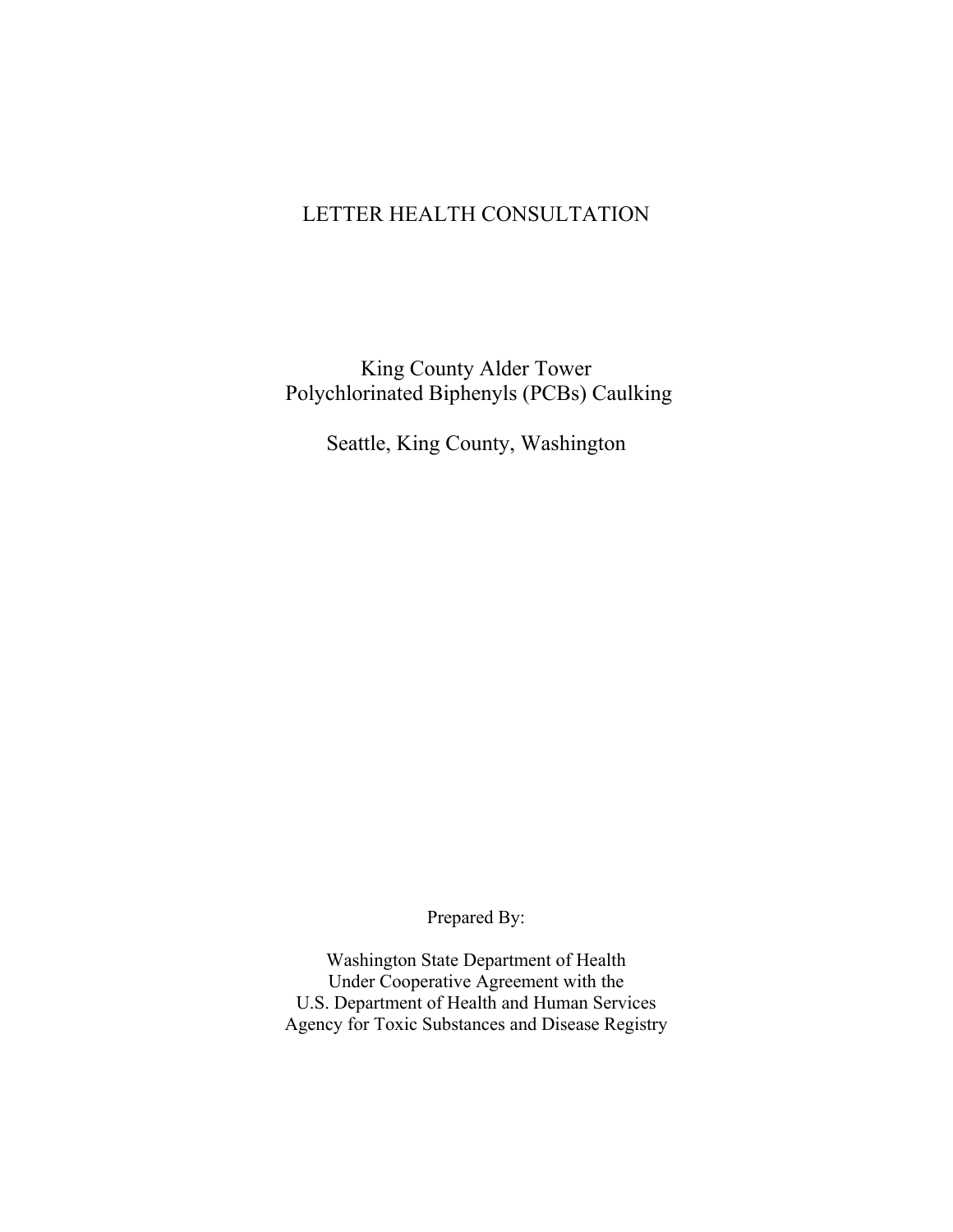

STATE OF WASHINGTON DEPARTMENT OF HEALTH

Division of Environmental Health Office of Environmental Health, Safety, and Toxicology *234 Israel Road S.E. Town Center 3 PO Box 47846 Olympia, Washington 98504-7846 Tel: 360.236.3184 Toll Free: 1.877.485.7316 FAX: 360.236.2251 TDD Relay Service: 1.800.833.6388*

## **Letter Health Consultation**

July 22, 2011

- TO: Joe Hicker King County Facilities Management Division Bill Lawrence Public Health Seattle King County
- FROM: Lenford O'Garro Washington State Department of Health (DOH)

### SUBJECT: King County Alder Tower Polychlorinated Biphenyls (PCBs) Caulking Contamination

### **Statement of Issues:**

The Washington State Department of Health (DOH) prepared this Letter Health Consultation (LHC) at the request of King County Facilities Management Division (King County) and Public Health Seattle King County (PHSKC). The purpose is to evaluate whether PCBs found in exterior caulk, interior dust, and air samples from the Alder Tower building, owned by King County, pose a potential health hazard to people. DOH prepares health consultations under a cooperative agreement with the Agency for Toxic Substances and Disease Registry (ATSDR).

### **Background:**

Alder Tower is located on 12<sup>th</sup> Avenue and East Alder Street in Seattle's Central District, King County, Washington. Alder Tower was built in 1971 and is the administrative center for the Youth Service Center. Other tenants include the King County Prosecutor's Office and Superior Courts. Alder Tower is scheduled for demolition in 2011 pending the outcome of an upcoming bond measure.

In anticipation of redeveloping the property, King County did a pre-design assessment for hazardous materials. Analysis of environmental samples collected during the assessment identified PCBs in the exterior window caulking. PCBs are present in caulking on the top three floors of the five-story building but not in the lower two floors because the first two floors had been extensively renovated in previous years. Ballasts in fluorescent lights are another potential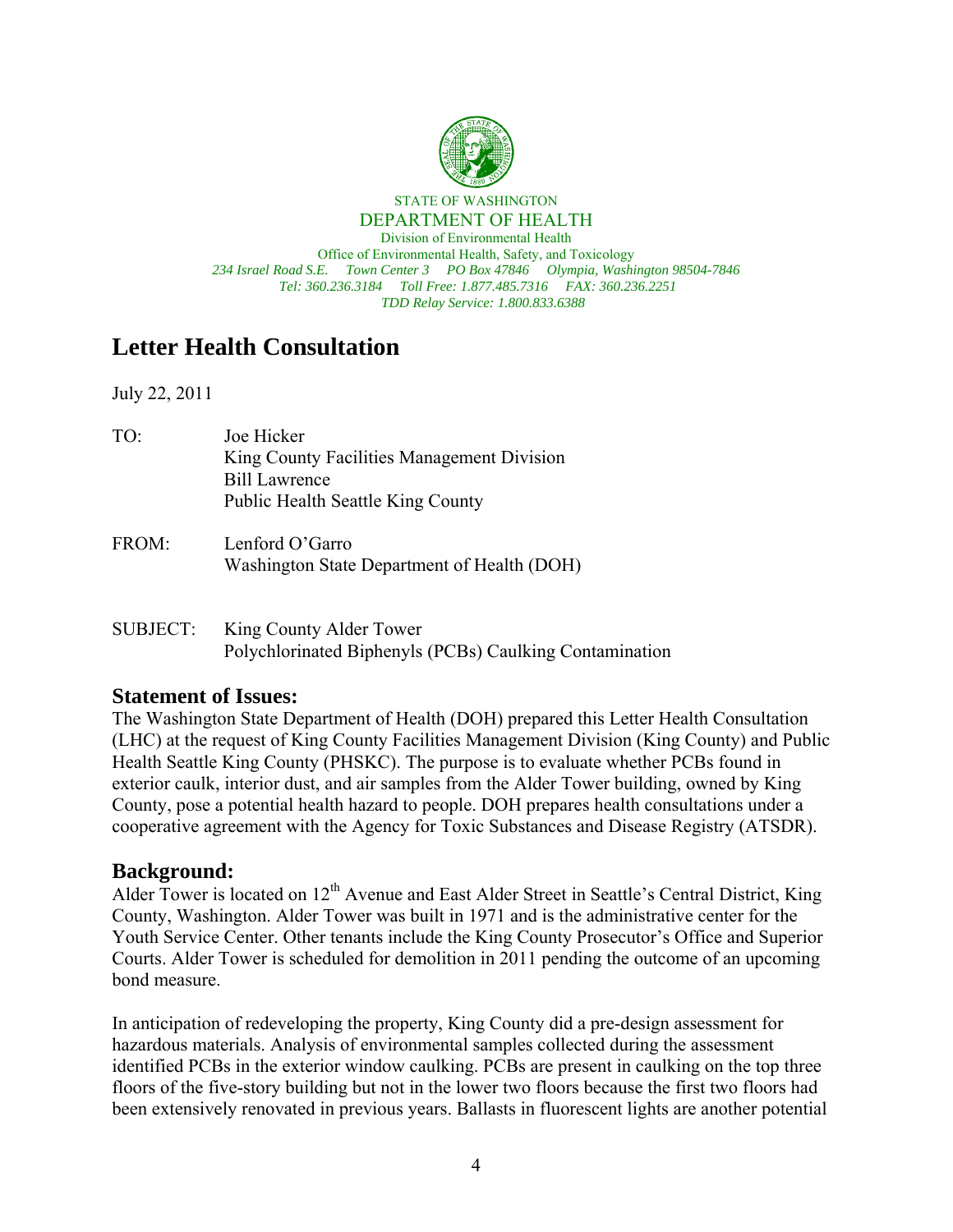source of PCBs since the Alder Tower was built in 1971 before PCBs were banned in the United States (U.S.) in 1977.

King County collected additional samples, including wipe samples, from exterior and interior windows and from hard indoor surfaces. Dust samples were collected from carpets near windows, and one exterior and five interior air samples were also collected. Additionally, bulk dust samples were collected from the air handling system.

#### **Discussion:**

King County obtained indoor and outdoor PCB data during their assessment of hazardous materials in the Alder Tower building. In order for any contaminant to be a health concern, the contaminant must be present at a high enough concentration to cause potential harm, and there must be a completed route of exposure. DOH has evaluated pathways for exposure and available data to determine whether the PCBs found at Alder Tower pose a health concern. Table 1, shows the concentration range of PCBs found in Alder Tower.

**Table 1.** Concentration range of PCBs detected in interior samples at the Alder Tower in Seattle, King County, Washington.

| <b>Indoor Sample</b><br><b>Type</b>                                   | Compound   | <b>Concentration</b><br>Range            | Comparison<br><b>Value</b>  | <b>Comparison</b><br><b>Value</b><br><b>Reference</b> | <b>Contaminant</b><br>of Concern<br>(COC) |
|-----------------------------------------------------------------------|------------|------------------------------------------|-----------------------------|-------------------------------------------------------|-------------------------------------------|
| Air                                                                   |            | $< 0.97 - < 1.3$<br>(ug/m <sup>3</sup> ) | $0.01$ (ug/m <sup>3</sup> ) | <b>CREG</b><br>(Air)                                  | Yes                                       |
| Surface Wipes –<br>Desktop, file<br>cabinets, heater,<br>refrigerator |            | <b>ND</b>                                | 10                          | EPA - Spill                                           | N <sub>0</sub>                            |
| Surface Wipes -<br>Door trims,<br>Vinyl floors                        | <b>PCB</b> | <b>ND</b>                                | (ug/100cm <sup>2</sup> )    | Clean-up<br>Criteria <sup>[1]</sup>                   | N <sub>0</sub>                            |
| Surface Wipes –<br>Window sills                                       |            | $ND - 9.6$<br>$(ug/100cm^2)$             |                             |                                                       | N <sub>0</sub>                            |
| Air handling<br>system<br>(bulk dust)                                 |            | $0.46 - 8.1$ ppm                         | 1 ppm                       | <b>EMEG</b><br>(Soil)                                 | Yes                                       |
| Carpet vacuum<br>dust                                                 |            | $0.98 - 9.7$ ppm                         | $0.4$ ppm                   | <b>CREG</b><br>(Soil)                                 |                                           |

CREG - ATSDR's Cancer Risk Evaluation Guide (chronic child)

EMEG - ATSDR's Environmental Media Evaluation Guide (chronic child)

ND – Non Detected

ug/m3 - micrograms per cubic meter

ug/100 cm<sup>2</sup> - micrograms per one hundred square centimeter

ppm – parts per million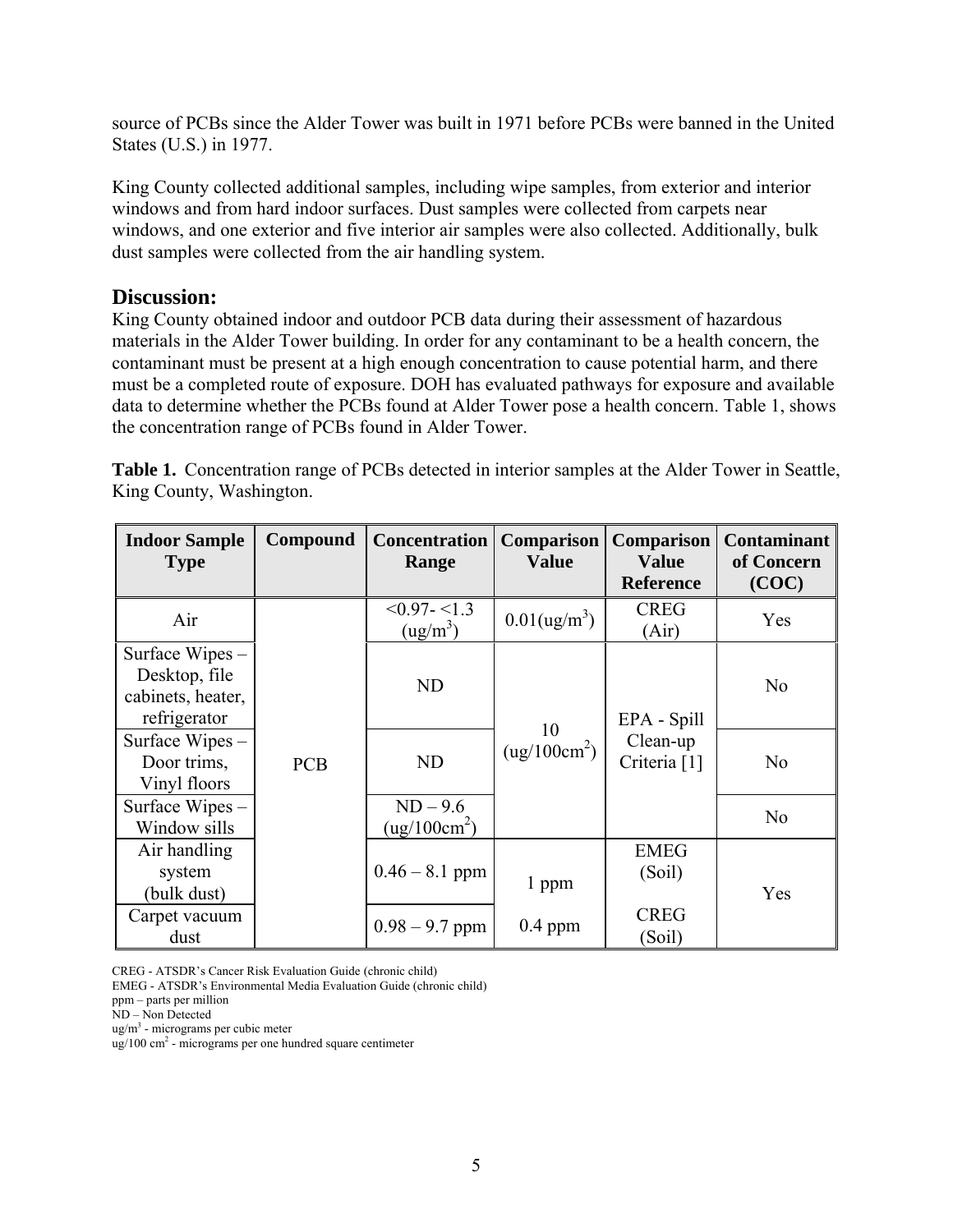#### **Exterior Surfaces:**

The exterior window glass, caulking, and nearby concrete from the upper floors of Alder Tower contained high levels of PCBs (up to 150,000 parts per million (ppm) in the exterior caulk). However, exposures to workers, youth, or visitors from PCBs on the exterior areas of the building on the higher floors are not likely. Therefore, no completed pathway for exposure exists. As a result, no further evaluation is necessary for the exterior of the building.

#### **Interior Surfaces:**

Interior surfaces such as desktops, file cabinets, heater, refrigerator, door trims, and vinyl floors of Alder Tower contained dust with non-detectable levels of PCBs. Window sills of Alder Tower contained dust ranging from non-detectable to 9.6 ug/100 $cm<sup>2</sup>$  of PCBs. Carpet and air handling system contained bulk dust ranging from 0.46 to 9.7 ppm of PCBs. Workers, youth, and visitor exposures to PCBs are possible through interior surface dust and indoor air. This could occur via incidental ingestion (swallowing/eating), inhalation (breathing in), and/or dermal (skin) contact with dust.

#### **Interior Surface Dust**

ATSDR has no standards with which to evaluate data from surface wipe sampling. However, the U.S. Environmental Protection Agency (EPA) has a regulatory clean-up standard or spill cleanup criteria for PCBs of 10 micrograms per one hundred square centimeters  $(ug/100cm<sup>2</sup>)$  on wipes collected from indoor surfaces [1]. EPA estimated that inhalation cancer risk from exposure to PCBs at 10 ug/100cm<sup>2</sup> would be at 1 excess cancer case per 1,000,000 exposed  $(1x\ 10^{-6})$  [1]. Similarly, EPA estimated that cancer risk from dermal contact with PCBs at  $10 \text{ ug}/100 \text{cm}^2$ would be at 1 excess cancer case per 100,000 exposed [1].

Surface wipe samples were taken from a variety of interior surfaces. PCB (Aroclor 1254) was found on three window sills. However, all indoor surface wipe samples tested are below the EPA spill cleanup criteria of 10 ug/100cm<sup>2</sup> for PCBs. This represents a slight to very low increased risk for cancer. In addition, the standard acceptable for exposure at residences and risk would be less for people exposed for less time as in an occupational setting.

#### **Indoor Air**

All air samples were below the analytical detection limit at concentrations ranging from less than 0.97 microgram per cubic meter (ug/m<sup>3</sup>) to less than 1.3ug/m<sup>3</sup> for PCBs. The analytical method detection limit was above the ATSDR air health comparison value (Cancer Risk Evaluation Guideline, CREG). Therefore, DOH will further evaluate the indoor air pathway by evaluating the movement of indoor carpet dust into the air. PCB air concentrations were estimated using the EPA Particulate Emission Factor (PEF) approach using inhalation of dust particulates (Appendix A).

#### **Air Handling System Bulk Dust**

Bulk dust samples were collected in the air handling system and Aroclor 1254 was found at concentrations ranging from 0.46 parts per million (ppm) to 8.1ppm. Pre-filter and lining bulk dust samples concentrations ranging from 6.2ppm to 8.1ppm and post-filter bulk dust samples concentrations ranging from 0.46ppm to 1.8ppm. Since, the maximum bulk dust sample concentration (8.1 ppm) is lower than maximum indoor carpet dust sample concentration (9.7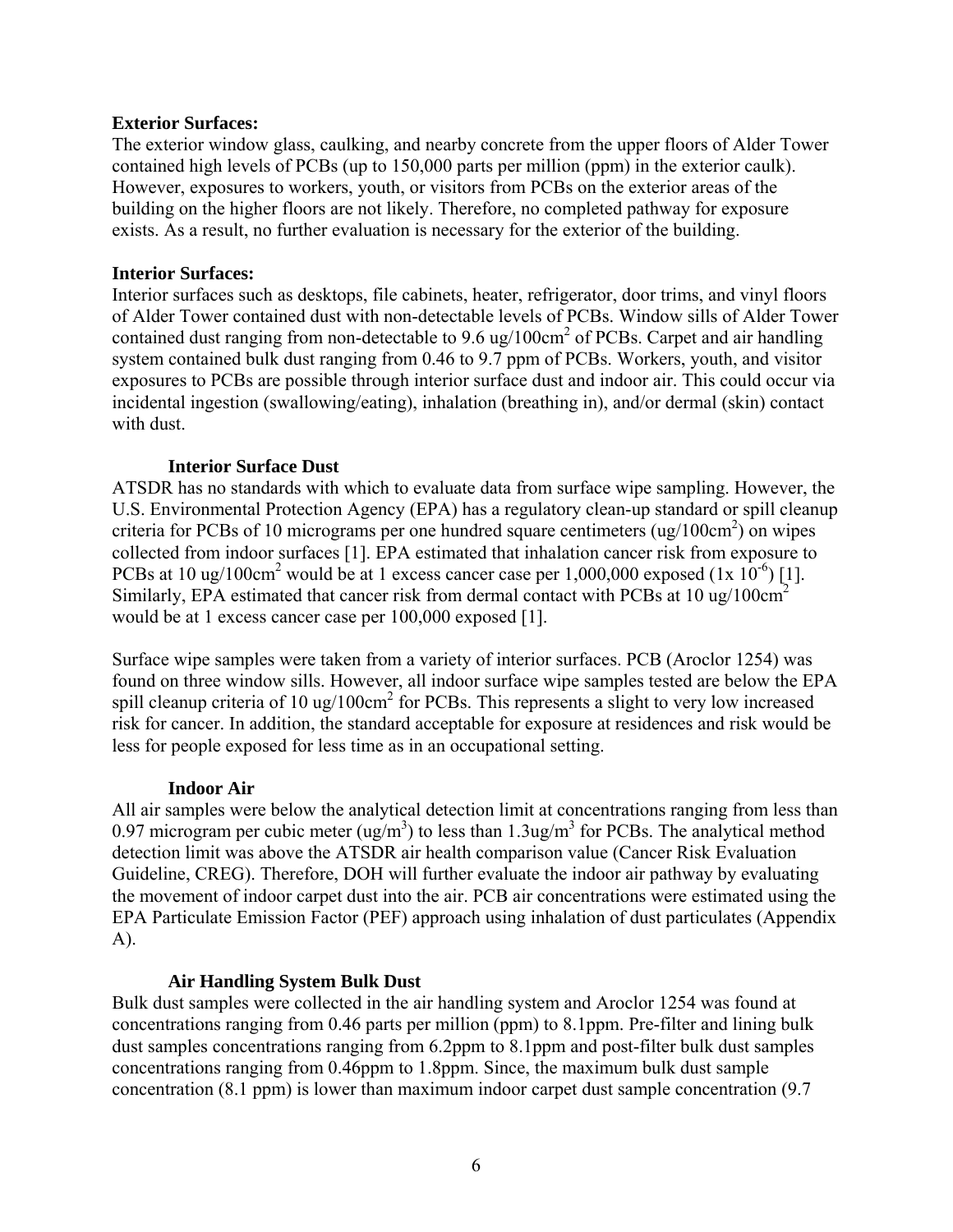ppm); further evaluation will proceed using the maximum indoor carpet dust sample concentration.

#### **Indoor Carpet Dust**

Indoor carpet dust samples were collected using a specialized vacuum sampling device. Aroclor 1254 was found at concentrations ranging from 0.98 ppm to 9.7ppm. To be protective, DOH compared the results to ATSDR's Aroclor 1254 soil comparison value (Environmental Media Evaluation Guideline, EMEG) for children to assess possible non-cancer health concerns. The ATSDR soil comparison value is a generic, non-site specific guideline. For Arochlor 1254, the guidelines are 1 ppm for children and 10 ppm for adults.

No cancer ATSDR soil comparison value (Cancer Risk Evaluation Guideline, CREG) is available specifically for the Aroclor 1254. However, an ATSDR cancer soil comparison value of 0.04 ppm is available for the most toxic PCBs. Therefore, DOH compared the results to ATSDR's CREG soil comparison value for children to assess possible cancer health concerns.

### **Chemical Specific Toxicity**

PCBs are a mixture of man-made organic chemicals. There are no known natural sources of PCBs in the environment. The manufacture of PCBs stopped in the U.S. in 1977, because evidence showed that they could build up in the environment and harm people's health. Although no longer manufactured, PCBs can still be found in certain products such as old fluorescent lighting fixtures, electrical devices or appliances containing capacitors that were made before the use of PCBs was banned, old microscope oil, and old hydraulic oil. Prior to 1977, PCBs entered the environment (soil, water, air) during the manufacture and use of PCBs. Today, PCBs can still enter the environment from illegal or improper dumping of PCB wastes, such as old hydraulic oil; leaks from electrical transformers that contain PCB oils; and disposal of old consumer products that contain PCBs [2]. Some hazardous waste sites also contribute PCBs to the environment.

PCBs enter the environment as mixtures. There are 209 structural variations of PCBs, referred to as congeners, which differ in the number and location of chlorine atoms in the chemical structure. Most PCBs commercially produced in the U.S. were standard mixtures called Aroclors. The conditions for producing each Aroclor favor the synthesis of certain congeners, giving each Aroclor a unique pattern based on its congener composition. No Aroclor contains all 209 congeners.

Once in the environment, PCBs do not breakdown easily and may stay in the soil for months or years. PCBs stick to soil and do not usually move deep into the soil with rainfall. In air, PCBs can be carried long distances. Although levels of PCBS in the environment are decreasing, small amounts of PCBs can be found in almost all outdoor and indoor air, sediments, surface water, and animals. PCBs build up in the food chain and are stored in the fatty parts of the body. People get most of their exposure to PCBs in the food they eat. The major dietary source of PCBs is fish. PCBs are also found in meats and dairy products [2]. Since the 1980's, levels of PCBs in people have followed a downward trend [3, 4].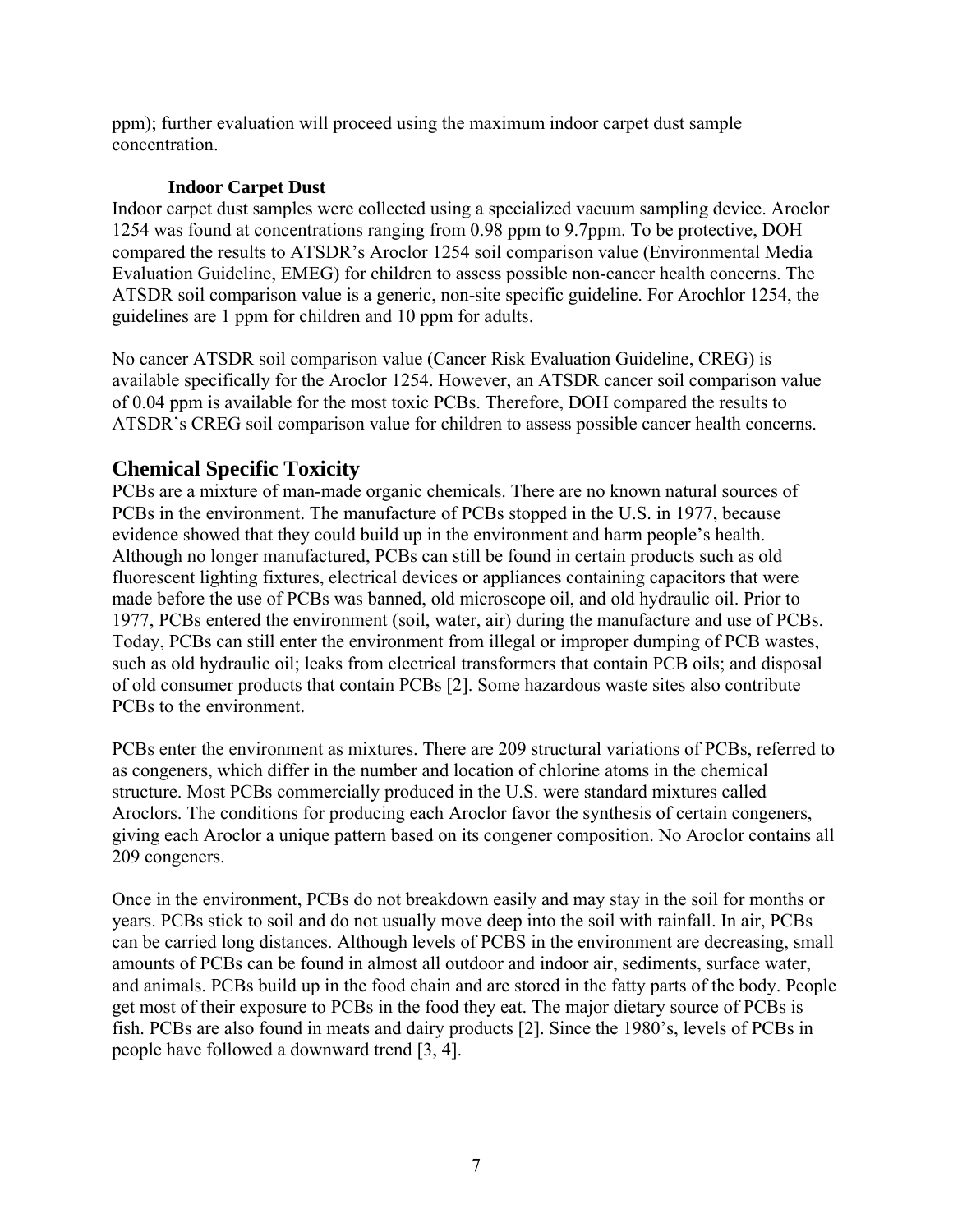In general, direct exposure to contaminants can occur by ingestion, inhalation, and dermal contact. Some of the PCBs that enter the body are metabolized (chemically altered by the body) and excreted within a few days; others stay in the body fat and liver for months and even years. PCBs collect in milk fat and can enter the bodies of infants through breast-feeding [2]. Most of what is known about possible human health risks of PCBs comes from animal studies and accidental human exposures to high levels of these chemicals in the workplace [5]. Chronic (long-term) and acute (short-term) exposures to PCBs have been shown to produce a wide array of toxic effects in animals including neurobehavioral, immunological, and developmental deficits in newborns exposed to PCBs through their mothers while in the womb [2]. Health problems seen in humans include skin irritation, vomiting, nausea, diarrhea, abdominal pain, eye irritation, and liver damage [2]. PCB levels found indoors at Alder Tower are not likely to produce these health effects because levels are well below health guidelines for chronic or acute exposures (see analysis below).

### **Evaluating Non-cancer Hazards**

In order to evaluate the potential for adverse health effects from exposure to a contaminant (PCBs in dust), a dose that a person may receive is estimated. Doses are calculated for situations (scenarios) in which a person might be exposed to the contaminated media. The estimated dose for PCBs under each scenario is then compared to ATSDR's health guideline for PCB exposure Minimal Risk Level, (MRL) (an average daily dose that is not expected to harm people's health). MRLs are derived from toxic effect levels in human populations and laboratory animal studies. If the exposure dose exceeds the MRL, further evaluation is needed. If the exposure dose is lower than the MRL, no health effects are expected.

There is no MRL or oral reference dose (RfD) (RfDs are similar to MRL but derived by the EPA) for all PCBs mixtures. However, ATSDR has derived a chronic MRL for Aroclor 1254 of 0.00002 mg/kg/day for exposure for one year or longer. The MRL is based on the lowest observed adverse effect level (LOAEL) of 0.005 mg/kg/day for immunological effects in monkeys. Similarly, the EPA has an established RfD of 0.00002 mg/kg/day [2]. Because of data uncertainty, the LOAEL is divided by "uncertainty/safety factors" to produce the lower and more protective MRL. If a dose exceeds the MRL, there is the potential for adverse health effects. The magnitude of this potential can be inferred from the degree to which this value is exceeded. If the estimated exposure dose is only slightly above the MRL, that dose will fall well below the observed toxic effect level. The higher the estimated dose is above the MRL, the closer it will be to the actual observed toxic effect level. This comparison is called a hazard quotient (HQ) Appendix A.

As indicated in Table 1, Arochlor 1254 levels in dust exceed the screening value for a child's exposure. It is important to note that the exceedance of a soil comparison value does not mean that people will become ill. It does, however, indicate that further evaluation of the chemical is necessary. Therefore DOH calculated exposure doses based on site-specific exposure scenarios and compared the results to ATSDR's minimal risk level. See Appendix A for details of these calculations.

In evaluating the indoor dust data further, DOH used a scenario of a worker being exposed for 250 days per year for 25 years to the maximum PCB concentration detected in carpet dust.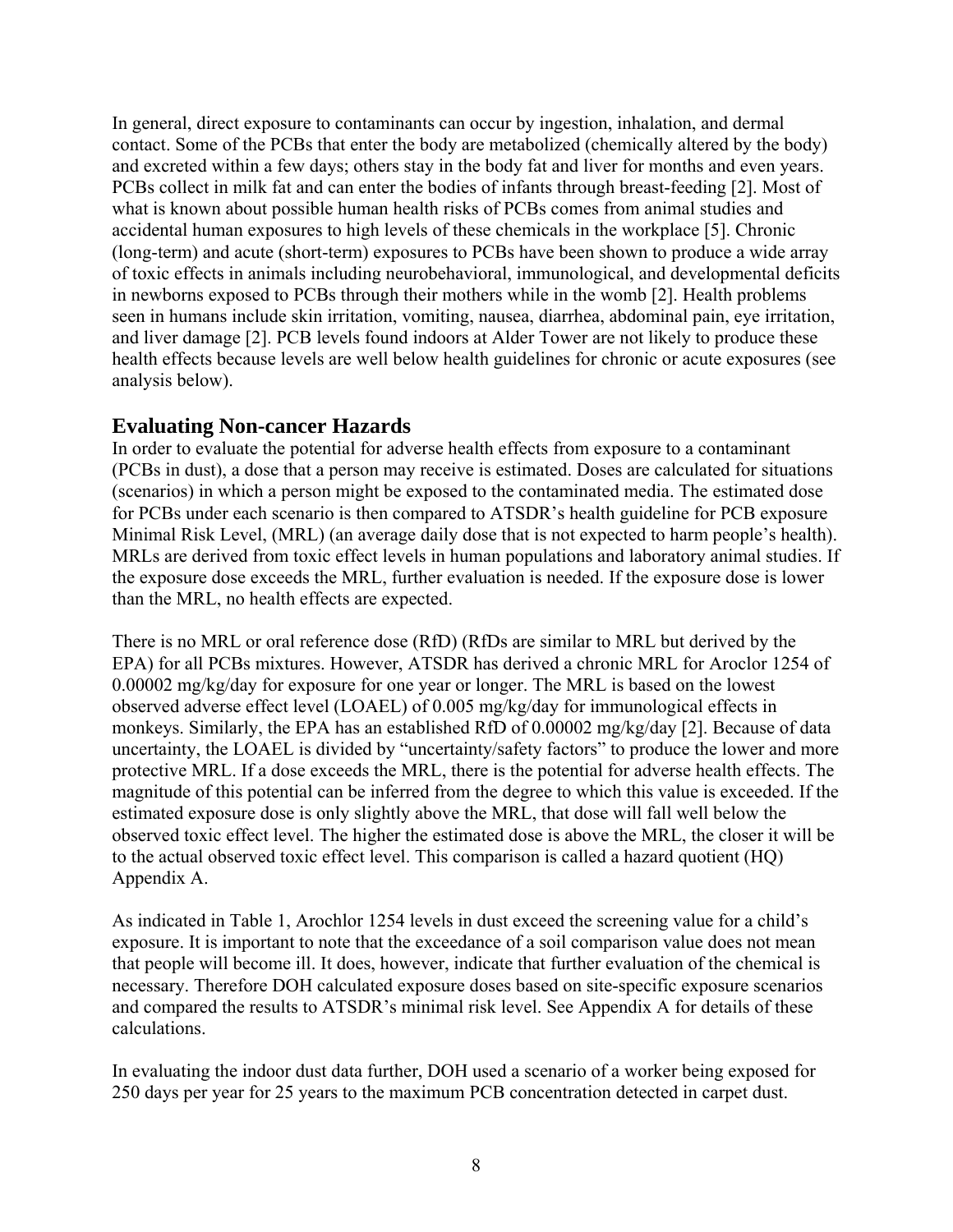Similarly, DOH assumed an older child (6-18 years old) being exposed 60 days per year for 10 years to the maximum PCB concentration detected in carpet dust. However, youths and children are not housed in the Alder Tower and would be present only for court proceedings or as visitors. Therefore, assuming exposure for 60 days per year for 10 years is a very protective exposure timeframe. Details of assumptions and calculations are presented in Appendix A.

Based on DOH's site-specific exposure estimates (Appendix A), workers and children are not likely to experience adverse non-cancer health effects from exposure to PCB dust since the estimated exposure dose does not exceed the MRL.

### **Evaluating Cancer Risk**

Some chemicals can cause cancer. Theoretical cancer risk is estimated by calculating a dose similar to that described above and multiplying it by a chemical-specific cancer potency factor, also known as the cancer slope factor. Some cancer potency factors are derived from human population data. Others are derived from laboratory animal studies involving doses much higher than those encountered in the environment. The use of animal data requires extrapolation (estimating of values by projecting known data) of the cancer potency obtained from these high dose studies down to real-world exposures or environmental exposure levels. This process involves much uncertainty.

Current regulatory practice assumes there is no "safe dose" of a carcinogen, which means that any exposure to a dose of a carcinogen will result in some additional cancer risk. Consequently, theoretical cancer risk estimates are measures of chance (probability), rather than yes/no answers. Such measures, however uncertain, are useful in determining the magnitude of a cancer threat because exposure to any level of a carcinogenic contaminant carries an associated risk. The validity of the "no safe dose" assumption for all cancer-causing chemicals is not clear. Some evidence suggests that certain chemicals considered to be carcinogenic must exceed a threshold of tolerance before initiating cancer. EPA still assumes no threshold exists for cancer risk unless sufficient data indicate otherwise. The recent EPA guidelines on cancer risk also reflect the potential that thresholds for some carcinogenesis exist [6].

This health consultation letter describes theoretical cancer risk that is attributable to site-related contaminants in qualitative terms like "low", "very low", "slight", and "insignificant" increase in theoretical cancer risk. These terms can be better understood by considering the population size required for such an estimate to result in a single cancer case. For example, a "low" increase in cancer risk indicates an estimate in the range of one cancer case per ten thousand persons exposed over a lifetime. A "very low" estimate might result in one cancer case per several tens of thousands exposed over a lifetime, and a

#### **Theoretical Cancer Risk**

Theoretical Cancer risk estimates do not reach zero no matter how low the level of exposure to a carcinogen. Terms used to describe this risk are defined below as the number of excess cancers expected in a lifetime:

| Term          |                           | # of Excess Cancers |
|---------------|---------------------------|---------------------|
| moderate      | is approximately equal to | 1 in 1,000          |
| low           | is approximately equal to | 1 in 10,000         |
| very low      | is approximately equal to | 1 in 100,000        |
| slight        | is approximately equal to | 1 in 1,000,000      |
| insignificant | is less than              | 1 in 1,000,000      |
|               |                           |                     |

"slight" estimate would require an exposed population of several hundreds of thousands to result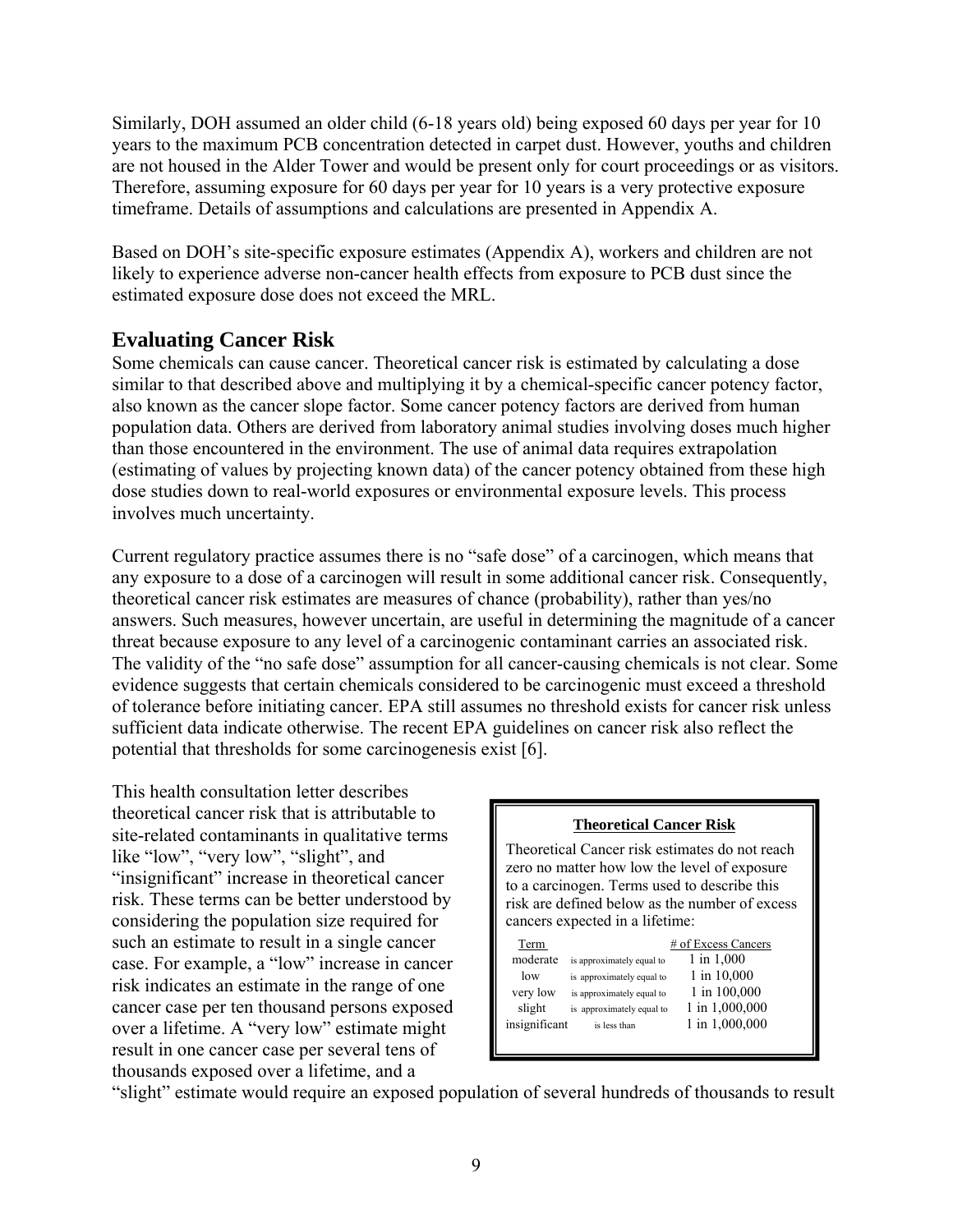in a single case. DOH considers theoretical cancer risk "insignificant" when the estimate results in less than one cancer per one million exposed over a lifetime. The reader should note that these estimates are for excess cancers that might result in addition to those normally expected in an unexposed population.

Cancer is a common illness and its occurrence in a population increases with the age of the population. There are many different forms of cancer resulting from a variety of causes; not all are fatal. Approximately 1-in-2 to 1-in-3 of people living in the U.S. will develop cancer at some point in their lives [7].

DOH also calculated theoretical cancer risk estimates based on site-specific exposure doses (Appendix A). The cancer risk estimate for adults was 7 excess cancers per 10,000,000 adults exposed. Similarly, the cancer risk estimate for older children exposed to dust is 1 excess cancer per 10,000,000 children exposed. Both exposure scenarios fall within an acceptable cancer risk range (1 cancer estimated per 10,000 exposed  $(1x 10^{-4})$  to1 cancer estimated per 1,000,000 exposed  $(1x 10^{-6})$ ). DOH considers the calculated theoretical risks for adult and children to be insignificant.

Summary of the Indoor PCB evaluation

- **•** EPA spill cleanup criteria for PCBs is  $10 \text{ ug}/100 \text{cm}^2$
- Maximum indoor surface wipe concentration was  $9.6 \text{ ug}/100 \text{cm}^2$
- EPA's acceptable cancer risk range 1x  $10^{-4}$  to 1x  $10^{-6}$
- Theoretical cancer risk estimates for potential exposure to PCBs in indoor dust ranged from  $1x \frac{10^{-7}}{10}$  to  $7 \times 10^{-7}$

### **Conclusions**

DOH concludes that touching, breathing or accidentally ingesting PCBs dust from the interior of the King County Alder Tower is not expected to harm people's health.

DOH concludes that breathing air inside the King County Alder Tower is not expected to harm people's health.

DOH concludes that touching caulk contaminated with PCBs on the exterior of the King County Alder Tower is not expected to harm people's health because people cannot access the caulk.

#### **Recommendations**

The Alder Tower is scheduled for PCB abatement in fall 2010 and, pending the outcome of an upcoming bond measure, demolition in 2011. The building will be partially occupied and some floors maybe vacant during the renovation. DOH recommends some simple steps people can take to lower their risk of exposure to PCBs prior to and during the building renovation.

Building Cleaning Staff

Clean surfaces frequently to reduce dust and residue inside buildings.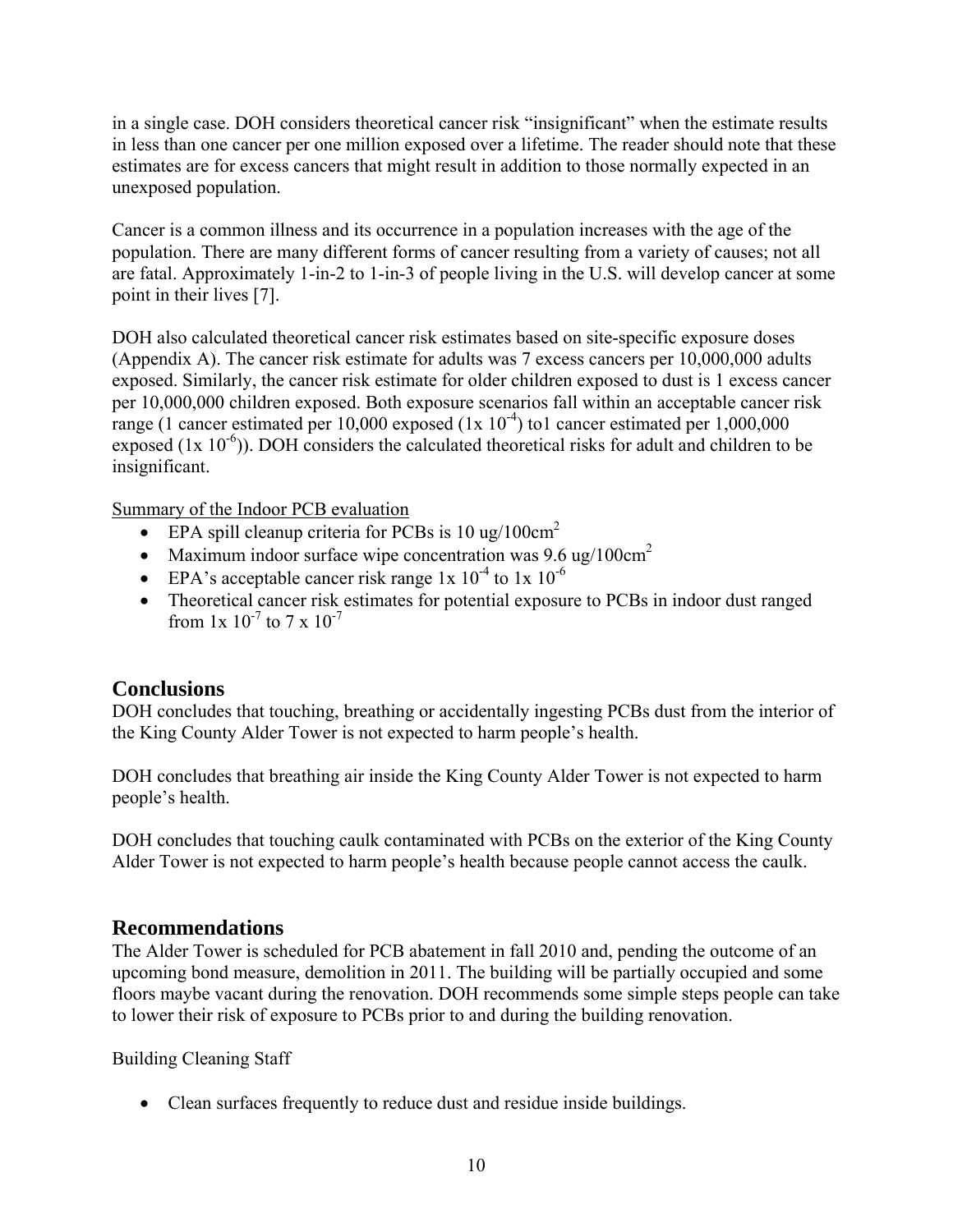- Use a wet or damp cloth (micro fiber) or mop to clean surfaces.
- Use vacuums with high-efficiency particulate air (HEPA) filters.
- Do not sweep with dry brooms; avoid using dusters.
- Wash hands with soap and water after cleaning, and before eating or drinking.

Workers, Youth, and Visitors

- Wash children's hands with soap and water often, particularly before eating.
- Wash hands with soap and water after cleaning, and before eating or drinking.

### **Public Health Action Plan**

Actions Planned

- 1. DOH will provide copies of this letter health consultation to the EPA, Ecology, Public Health-Seattle and King County, and King County Facilities Management Division of the Alder Tower.
- 2. If needed, DOH will evaluate any additional data that becomes available.

 Please feel free to contact Lenford O'Garro at (360) 236-3376 or 1-877-485-7316 if you have any questions about this letter.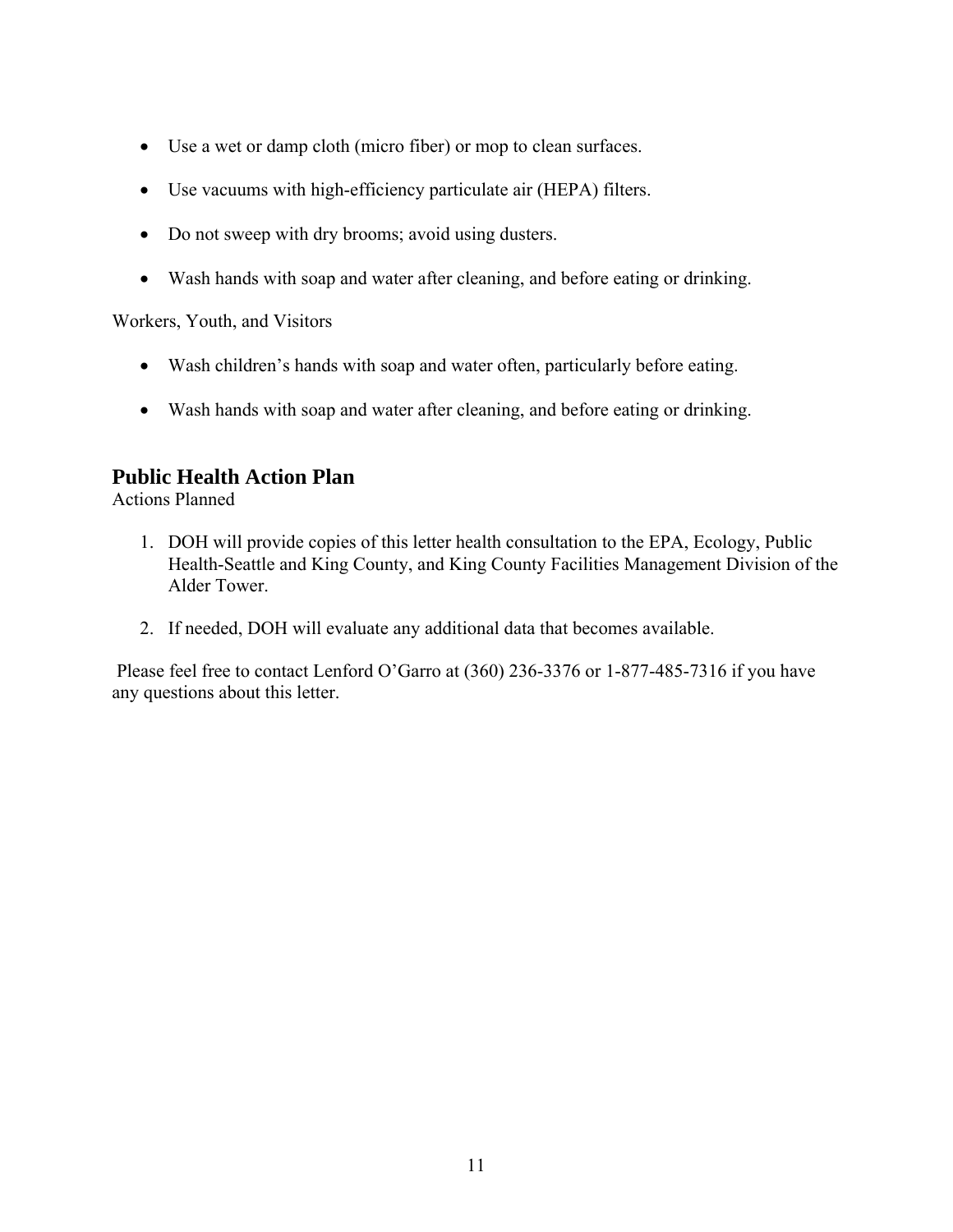### **References**

- 1. Part III, Environmental Protection Agency: Polychlorinated Biphenyls Spill Cleanup Policy, Final Rule, 52 Federal Register. 10688-10710 (April 2, 1987) (40 C.F.R. pt.761).
- 2. Agency for Toxic Substances and Disease Registry (ATSDR). Toxicological profile for Polychlorinated Biphenyls (PCBs) (update) PB/2000/108027. Atlanta, GA: U.S. Department of Health and Human Services, Public Health Service. November 2000. Available at:

http://www.atsdr.cdc.gov/toxprofiles/tp17.html.http://www.atsdr.cdc.gov/toxprofiles/tp17. pdf

- 3. Patterson DG Jr, Wong LY, Turner WE, Caudill SP, DiPietro E, McClure C, Cash TP, Osterloh JD, Pirkle JL, Sampson EJ, Needham LL. Levels in the U.S. Population of those Persistent Organic Pollutants (2003-2004) Included in the Stockholm Convention or in other Long-Range Transboundary Air Pollution Agreements. Environ. Sci. Technol., 2009, 43 (4), 1211-1218.
- 4. Centers for Disease Control and Prevention. *Fourth National Report on Human Exposure to Environmental Chemicals*. http://www.cdc.gov/exposurereport/. December 2009.
- 5. Zook D.R. and Rappe, C. Environmental sources, distribution and fate of polychlorinated dibenzodioxins, dibenzofurans, and related organochlorines. 1994.
- 6. U.S. Environmental Protection Agency. Guidelines for Carcinogen Risk Assessment (Review Draft). NCEA-F-0644 July 1999. Available at: http://www.epa.gov/NCEA/raf/cancer.htm.
- 7. American Cancer Society. Cancer Facts & Figures 2010. Atlanta: American Cancer Society; 2010.
- 8. U.S. Environmental Protection Agency. Supplemental Guidance for Developing Soil Screening Levels for Superfund Sites: Office of Emergency and Remedial Response, Washington, DC. OSWER 9355.4-24, December 2002.
- 9. National Center for Environmental Assessment. Exposure Factors Handbook Volume 1 General Factors EPA/600/P-95/002Fa: U.S. Environmental Protection Agency; August 1997.
- 10. Cowherd, C., G. Muleski, P. Engelhart, and D. Gillete. 1985. Rapid Assessment of Exposure to Particulate Emissions from Surface Contamination. EPA/600/8-85/002. Prepared for EPA Office of Health and Environmental Assessment, Washington, D.C.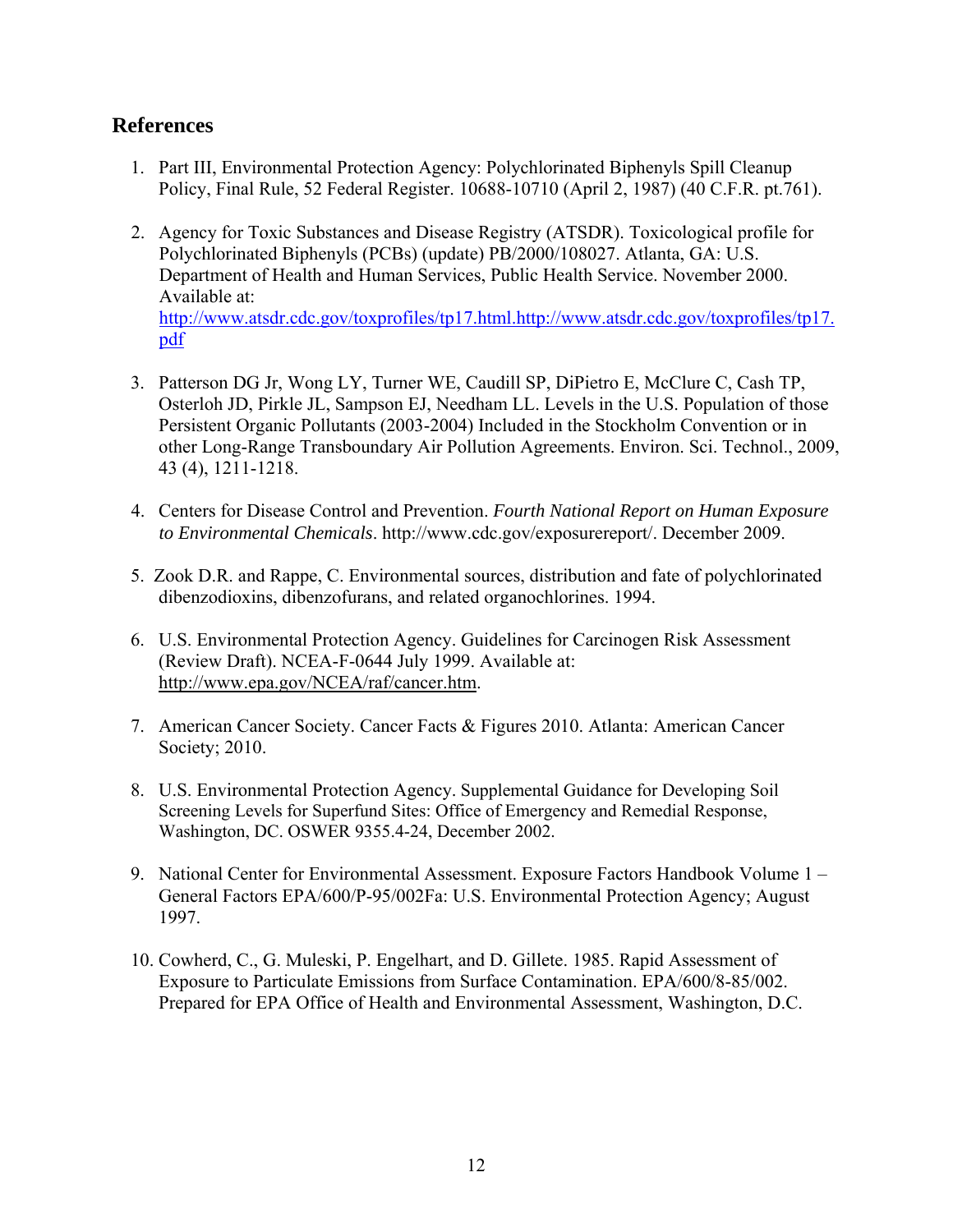### **Appendix A**

This section provides calculated exposure dose and assumptions used for analysis of exposure to PCBs in indoor dust from the King County Alder Tower in Seattle, Washington. This exposure scenario was developed to model exposures that might occur to an adult worker or an older child. The following exposure parameters and dose equations were used to estimate exposure dose from inhalation, ingestion, and dermal of PCBs.

#### **Exposure to PCBs in dust via ingestion, inhalation, and dermal absorption**

#### **Total dose (non-cancer) = Ingested dose + inhaled dose + dermally absorbed dose**

#### **Ingestion Route**

$$
Dose_{(non\text{-}cancer \,(mg/kg\text{-}day)} = \frac{C \times CF \times IR \times EF \times ED}{BW \times AT_{non\text{-}cancer}} \qquad [8]
$$

$$
Cancer Risk = \underbrace{C x CF x IR x EF x CPF x ED}_{BW x AT_{cancer}} \quad [8]
$$

#### **Dermal Route**

Dermal Transfer (DT) = 
$$
\frac{C x AF x ABS x AD x CF}{ORAF}
$$
 [8]

$$
Dose_{(non\text{-cancer (mg/kg-day)}} = \frac{DT \times SA \times EF \times ED}{BW \times AT_{non\text{-cancer}}}
$$
 [8]

$$
Cancer Risk = \underbrace{DT \times SA \times EF \times CSF \times ED}_{BW \times AT_{cancer}} \quad [8]
$$

For inhalation of dust particulates, air concentrations were estimated using the EPA Particulate Emission Factor (PEF) approach, as documented in EPA's Soil Screening Guidance [6].

#### **Inhalation Route**

$$
Dose_{non-cancer (mg/kg-day)} = \underline{C \times SMF \times IHR \times EF \times ED \times 1/PEF}
$$
 [8]

$$
Cancer Risk = \underbrace{C \times SMF \times IHR \times EF \times ED \times CSF \times 1/PEF}_{BW \times AT_{cancer}} [8]
$$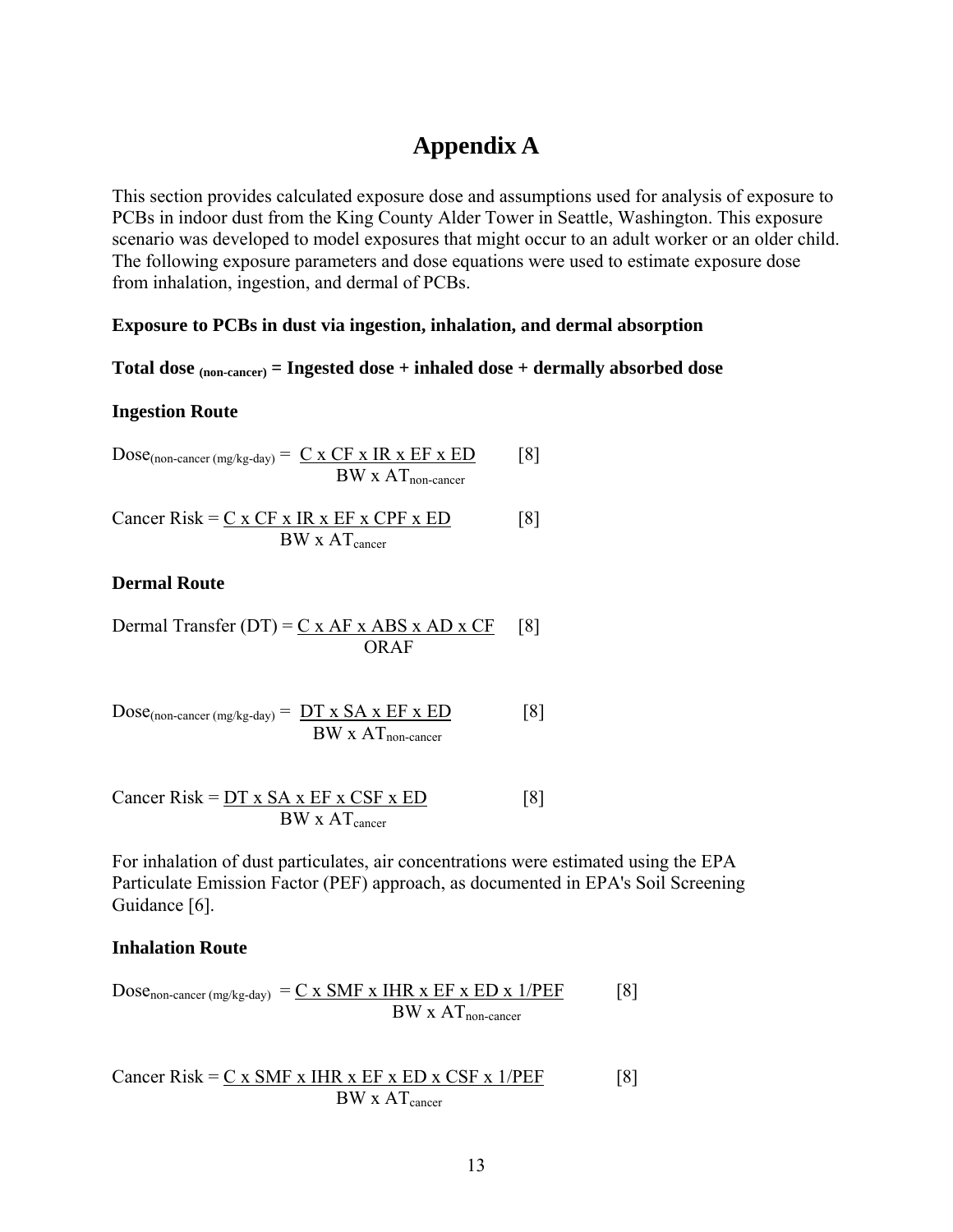**Table A1.** Exposure assumptions used for exposure to PCBs in indoor dust from the King County Alder Tower in Seattle, Washington.

| <b>Parameter</b>                          | <b>Value</b>   | Unit                       | <b>Comments</b>                                                              |  |
|-------------------------------------------|----------------|----------------------------|------------------------------------------------------------------------------|--|
| Concentration (C)                         | 9.7            | mg/kg                      | Maximum detected value                                                       |  |
| Conversion factor (CF)                    | 0.000001       | kg/mg                      | Converts contaminant concentration from<br>milligrams (mg) to kilograms (kg) |  |
| Ingestion rate $(IR)$ – Older child       | $3.1*$         |                            | Exposure Factors Handbook [9]                                                |  |
| Ingestion rate $(IR)$ – adult             | $3.1*$         | mg/day                     |                                                                              |  |
| Exposure frequency (EF)                   | 60             | Days/year                  | Older child - Estimated days per year                                        |  |
|                                           | 250            |                            | Adult worker - Average working days per year                                 |  |
|                                           | 10             |                            | Older child - Maximum number of years                                        |  |
| Exposure duration (ED)                    | 25             | years                      | Adult worker - Number of years at work                                       |  |
| Body weight (BW) – Older child            | 41             |                            | Older child mean body weight                                                 |  |
| Body weight (BW) - adult                  | 72             | kg                         | Adult mean body weight                                                       |  |
| Surface area (SA) – child hand            | 400            | $\text{cm}^2$              | Exposure Factors Handbook [9]                                                |  |
| Surface area $(SA)$ – adult hand          | 840            |                            |                                                                              |  |
| Averaging time <sub>non-cancer</sub> (AT) | 1825           | days                       | 5 years                                                                      |  |
| Averaging time cancer (AT)                | 27375          | days                       | 75 years                                                                     |  |
| Cancer slope factor (CSF)                 | $\overline{2}$ | $mg/kg$ -day <sup>-1</sup> | Source: EPA                                                                  |  |
| 24 hr. absorption factor (ABS)            | 0.14           | unitless                   | Source: EPA (Chemical Specific) PCB                                          |  |
| Oral route adjustment factor (ORAF)       |                | unitless                   | Non-cancer $(nc)$ / cancer $(c)$ - default                                   |  |
| Adherence duration (AD)                   | $\mathbf{1}$   | days                       | Source: EPA                                                                  |  |
| Adherence factor (AF)                     | 0.2            | mg/cm <sup>2</sup>         | Older child                                                                  |  |
|                                           | 0.07           |                            | Adult                                                                        |  |
| Inhalation rate (IHR) - Older child       | 14             | $m^3$ /day                 | Exposure Factors Handbook [9]                                                |  |
| Inhalation rate (IHR) - adult             | 15.2           |                            |                                                                              |  |
| Soil matrix factor (SMF)                  |                | unitless                   | Non-cancer (nc) / cancer (c) - default                                       |  |
| Particulate emission factor (PEF)         | $6.00E + 8$    | $\overline{m}^3/kg$        | Model parameters (no grass coverage) [10]                                    |  |

\*assumes 31 mg of dust adhering to the hands (based on average soil adherence to palm [9]) and 10 percent of the total adherence of soil is ingested.

Hazard Quotient formula:

 $HQ = Estimated Does (mg/kg-day)$ MRL (mg/kg-day)

Chemicals with an HQ less than 1 are not considered a health concern.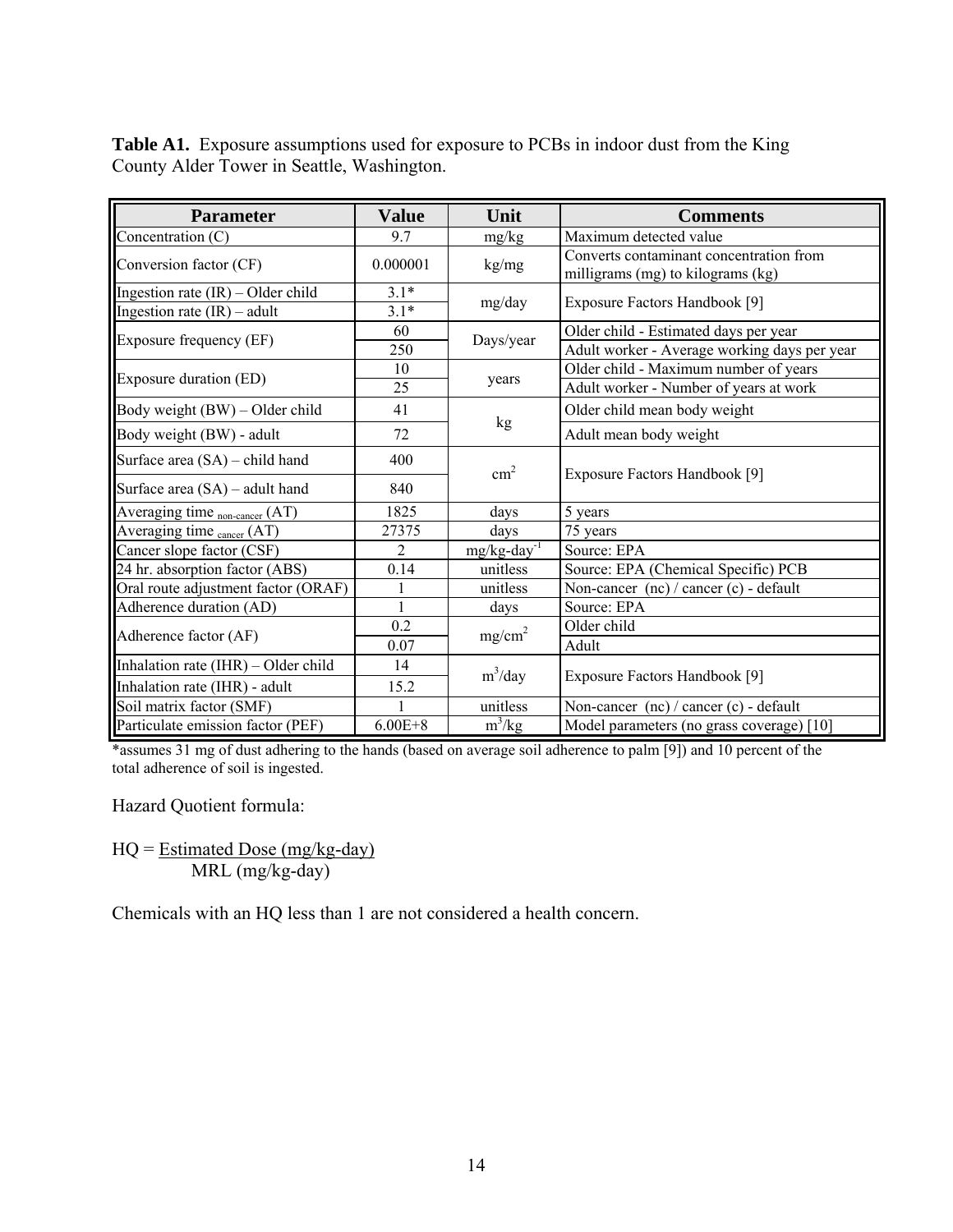**Table A2.** Non-cancer hazard calculations resulting from exposure to PCBs in indoor dust from the King County Alder Tower in Seattle, Washington.

|                    | <b>Maximum</b>                | <b>Scenarios</b> | <b>Estimated Dose</b><br>(mg/kg/day) |         |                               | <b>RfD</b>  | <b>Hazard</b> |
|--------------------|-------------------------------|------------------|--------------------------------------|---------|-------------------------------|-------------|---------------|
| <b>Contaminant</b> | <b>Concentration</b><br>(ppm) |                  | Ingestion                            | Dermal  | Inhalation of<br>Particulates | (mg/kg/day) | Quotient      |
| <b>PCB</b>         | 9.7                           | Older Child      | $1.21E-7$                            | 4.36E-7 | 9.08E-10                      |             | 0.028         |
|                    |                               | Adult            | 2.86E-7                              | 7.87E-7 | 3.90E-9                       | $2.0E-5$    | 0.013         |

RfD – EPA oral reference dose

ppm – parts per million

mg/kg/day - milligrams per kilogram body-weight per day

**Table A3**. Cancer hazard calculations resulting from exposure to PCBs in indoor dust from the King County Alder Tower in Seattle, Washington.

|                                                     | <b>Maximum</b> | <b>Cancer</b><br><b>Slope</b> |                 | <b>Increased Cancer Risk</b> |         |                               |                                    |
|-----------------------------------------------------|----------------|-------------------------------|-----------------|------------------------------|---------|-------------------------------|------------------------------------|
| <b>Contaminant</b><br><b>Concentration</b><br>(ppm) |                | Factor<br>$(mg/kg-day)^{-1}$  | <b>Scenario</b> | Ingestion                    | Dermal  | Inhalation of<br>Particulates | <b>Total Cancer</b><br><b>Risk</b> |
| <b>PCB</b>                                          |                | 2                             | Older Child     | $3.21E-8$                    | 1.16E-7 | $2.42E-10$                    | 1.48E-7                            |
|                                                     | 9.7            |                               | Adult           | 1.91E-7                      | 5.24E-7 | 1.56E-9                       | 7.17E-7                            |

ppm – parts per million

mg/kg/day - milligrams per kilogram body-weight per day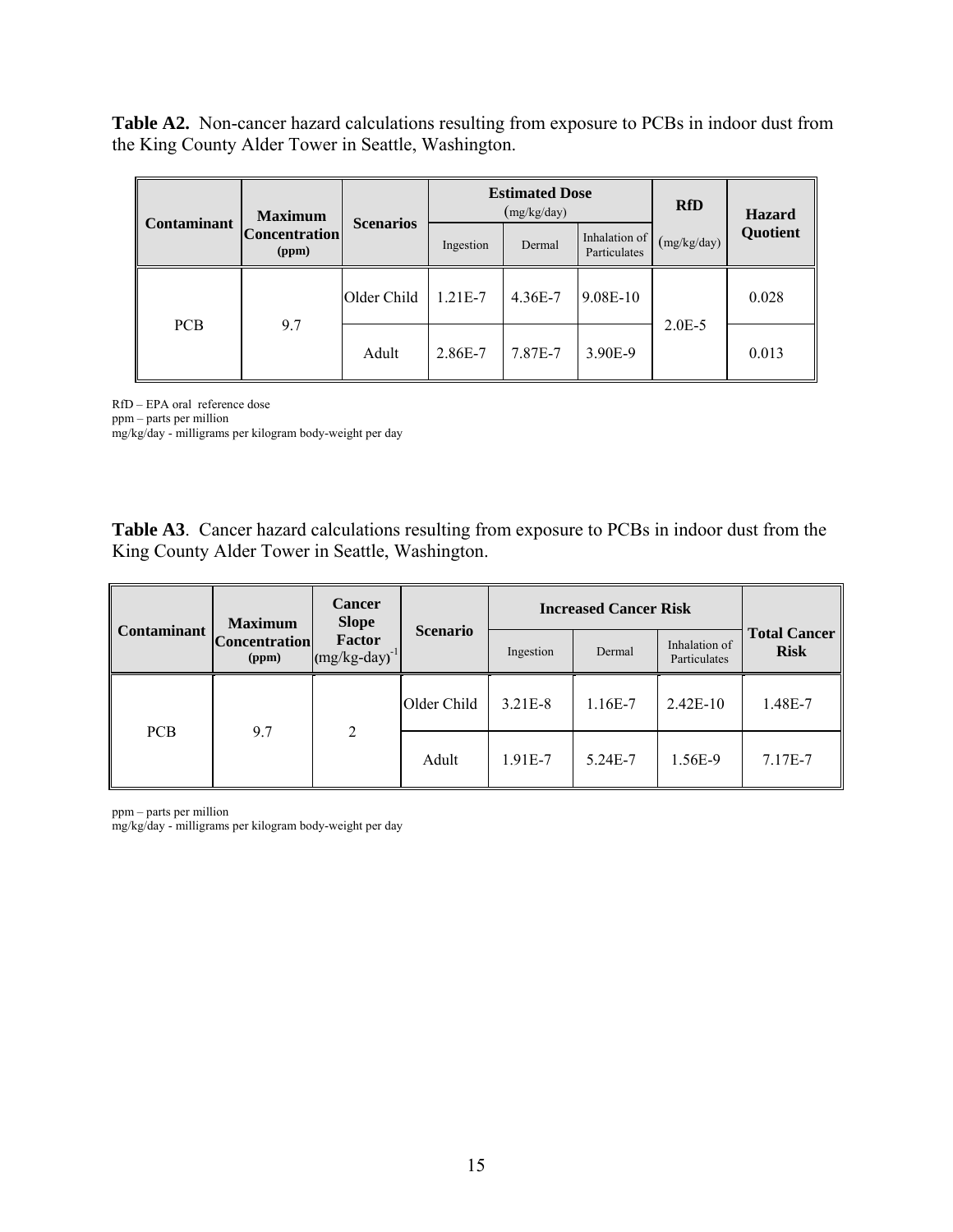# **Glossary**

| <b>Absorption</b>                                                                   | The process of taking in. For a person or animal, absorption is the process<br>of a substance getting into the body through the eyes, skin, stomach,<br>intestines, or lungs.                                                                                                                                             |  |
|-------------------------------------------------------------------------------------|---------------------------------------------------------------------------------------------------------------------------------------------------------------------------------------------------------------------------------------------------------------------------------------------------------------------------|--|
| Acute                                                                               | Occurring over a short time [compare with chronic]                                                                                                                                                                                                                                                                        |  |
| Acute exposure                                                                      | Contact with a substance that occurs once or for only a short time (up to 14)<br>days) [compare with intermediate duration exposure and chronic exposure].                                                                                                                                                                |  |
| <b>Adverse health effect</b>                                                        | A change in body functions or cell structure that might lead to disease or<br>health problems.                                                                                                                                                                                                                            |  |
| <b>Agency for Toxic</b><br><b>Substances and Disease</b><br><b>Registry (ATSDR)</b> | The principal federal public health agency involved with hazardous waste<br>issues, responsible for preventing or reducing the harmful effects of<br>exposure to hazardous substances on human health and quality of life.<br>ATSDR is part of the U.S. Department of Health and Human Services.                          |  |
| <b>Animal study</b>                                                                 | Laboratory experiments are conducted using animals to provide scientific<br>information that may be useful in estimating how humans might respond to<br>similar exposures or conditions.                                                                                                                                  |  |
| Cancer                                                                              | Any one of a group of diseases that occurs when cells in the body become<br>abnormal and grow or multiply out of control.                                                                                                                                                                                                 |  |
| <b>Cancer Risk</b>                                                                  | A theoretical risk for developing cancer if exposed to a substance every day<br>for 70 years (a lifetime exposure). The true risk might be lower.                                                                                                                                                                         |  |
| <b>Cancer Risk Evaluation</b><br>Guide (CREG)                                       | The concentration of a chemical in air, soil or water that is expected to<br>cause no more than one excess cancer in a million persons exposed over a<br>lifetime. The CREG is a <i>comparison value</i> used to select contaminants of<br>potential health concern and is based on the <i>cancer slope factor</i> (CSF). |  |
| <b>Cancer Slope Factor</b><br>(CSF)                                                 | A number assigned to a cancer-causing chemical that is used to estimate its<br>ability to cause cancer in humans.                                                                                                                                                                                                         |  |
| Carcinogen                                                                          | Any substance that causes cancer.                                                                                                                                                                                                                                                                                         |  |
| <b>Chronic</b>                                                                      | Occurring over a long time (more than 1 year) [compare with acute].                                                                                                                                                                                                                                                       |  |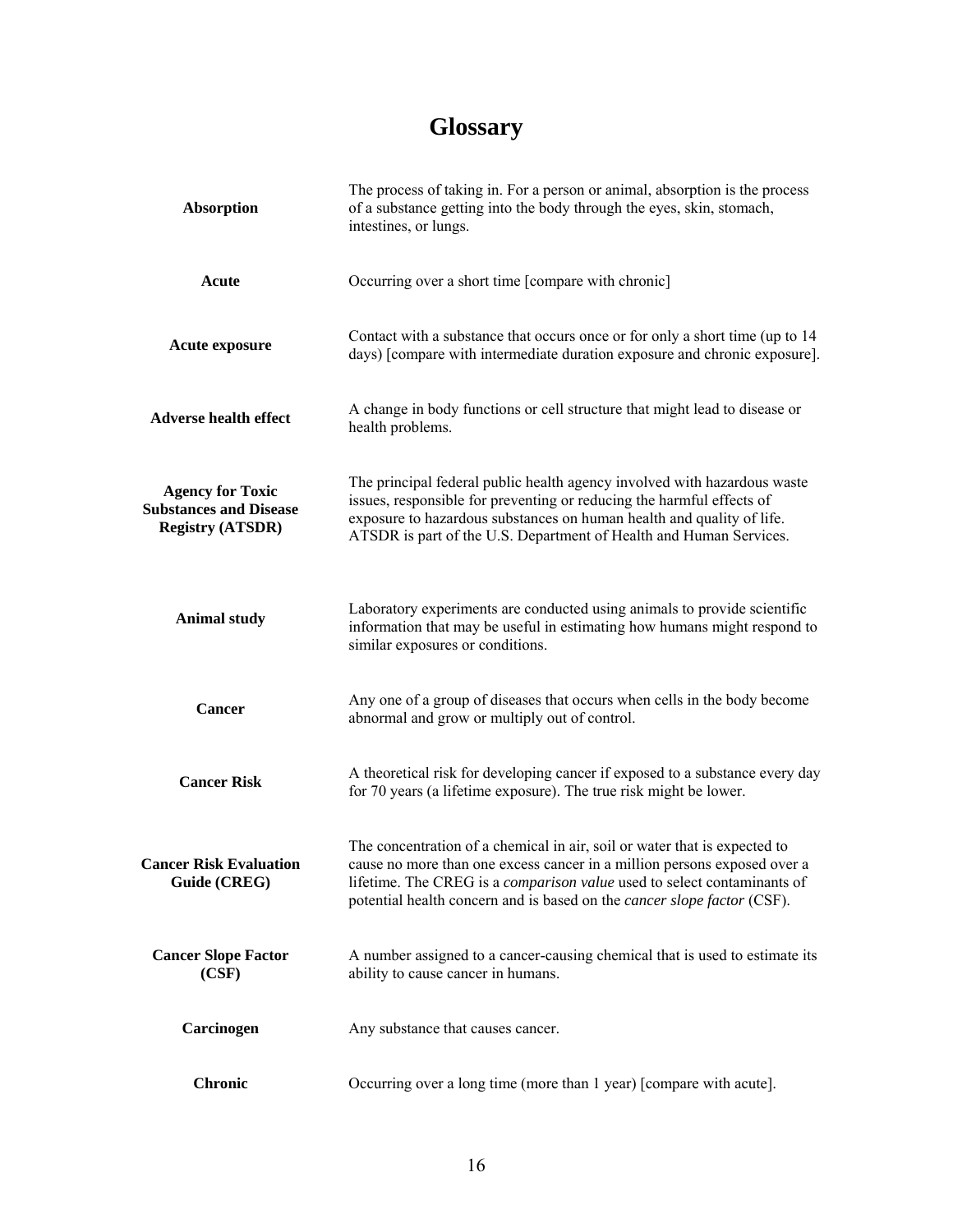| <b>Chronic exposure</b>                                         | Contact with a substance that occurs over a long time (more than 1 year)<br>[compare with acute exposure and intermediate duration exposure].                                                                                                                                                                                                                                                                                                                                                                                                                                                                          |
|-----------------------------------------------------------------|------------------------------------------------------------------------------------------------------------------------------------------------------------------------------------------------------------------------------------------------------------------------------------------------------------------------------------------------------------------------------------------------------------------------------------------------------------------------------------------------------------------------------------------------------------------------------------------------------------------------|
| Comparison value (CV)                                           | Calculated concentration of a substance in air, water, food, or soil that is<br>unlikely to cause harmful (adverse) health effects in exposed people. The<br>CV is used as a screening level during the public health assessment<br>process. Substances found in amounts greater than their CVs might be<br>selected for further evaluation in the public health assessment process.                                                                                                                                                                                                                                   |
| Concentration                                                   | The amount of a substance present in a certain amount of soil, water, air,<br>food, blood, hair, urine, breath, or any other media.                                                                                                                                                                                                                                                                                                                                                                                                                                                                                    |
| Contaminant                                                     | A substance that is either present in an environment where it does not<br>belong or is present at levels that might cause harmful (adverse) health<br>effects.                                                                                                                                                                                                                                                                                                                                                                                                                                                         |
| <b>Dermal</b>                                                   | Referring to the skin. For example, dermal absorption means passing<br>through the skin.                                                                                                                                                                                                                                                                                                                                                                                                                                                                                                                               |
| <b>Dermal Contact</b>                                           | Contact with (touching) the skin (see route of exposure).                                                                                                                                                                                                                                                                                                                                                                                                                                                                                                                                                              |
| <b>Detection limit</b>                                          | The lowest concentration of a chemical that can reliably be distinguished<br>from a zero concentration.                                                                                                                                                                                                                                                                                                                                                                                                                                                                                                                |
| <b>Dose</b><br>(for chemicals that are not<br>radioactive)      | The amount of a substance to which a person is exposed over some time<br>period. Dose is a measurement of exposure. Dose is often expressed as<br>milligram (amount) per kilogram (a measure of body weight) per day (a<br>measure of time) when people eat or drink contaminated water, food, or<br>soil. In general, the greater the dose, the greater the likelihood of an effect.<br>An "exposure dose" is how much of a substance is encountered in the<br>environment. An "absorbed dose" is the amount of a substance that actually<br>got into the body through the eyes, skin, stomach, intestines, or lungs. |
| <b>Environmental Media</b><br><b>Evaluation Guide</b><br>(EMEG) | A concentration in air, soil, or water below which adverse non-cancer<br>health effects are not expected to occur. The EMEG is a comparison value<br>used to select contaminants of potential health concern and is based on<br>ATSDR's minimal risk level (MRL).                                                                                                                                                                                                                                                                                                                                                      |
| <b>Environmental Protection</b><br><b>Agency (EPA)</b>          | United States Environmental Protection Agency.                                                                                                                                                                                                                                                                                                                                                                                                                                                                                                                                                                         |
| <b>Exposure</b>                                                 | Contact with a substance by swallowing, breathing, or touching the skin or<br>eyes. Exposure may be short-term [acute exposure], of intermediate<br>duration, or long-term [chronic exposure].                                                                                                                                                                                                                                                                                                                                                                                                                         |
| <b>Hazard</b>                                                   | A source of potential harm from past, current, or future exposures.                                                                                                                                                                                                                                                                                                                                                                                                                                                                                                                                                    |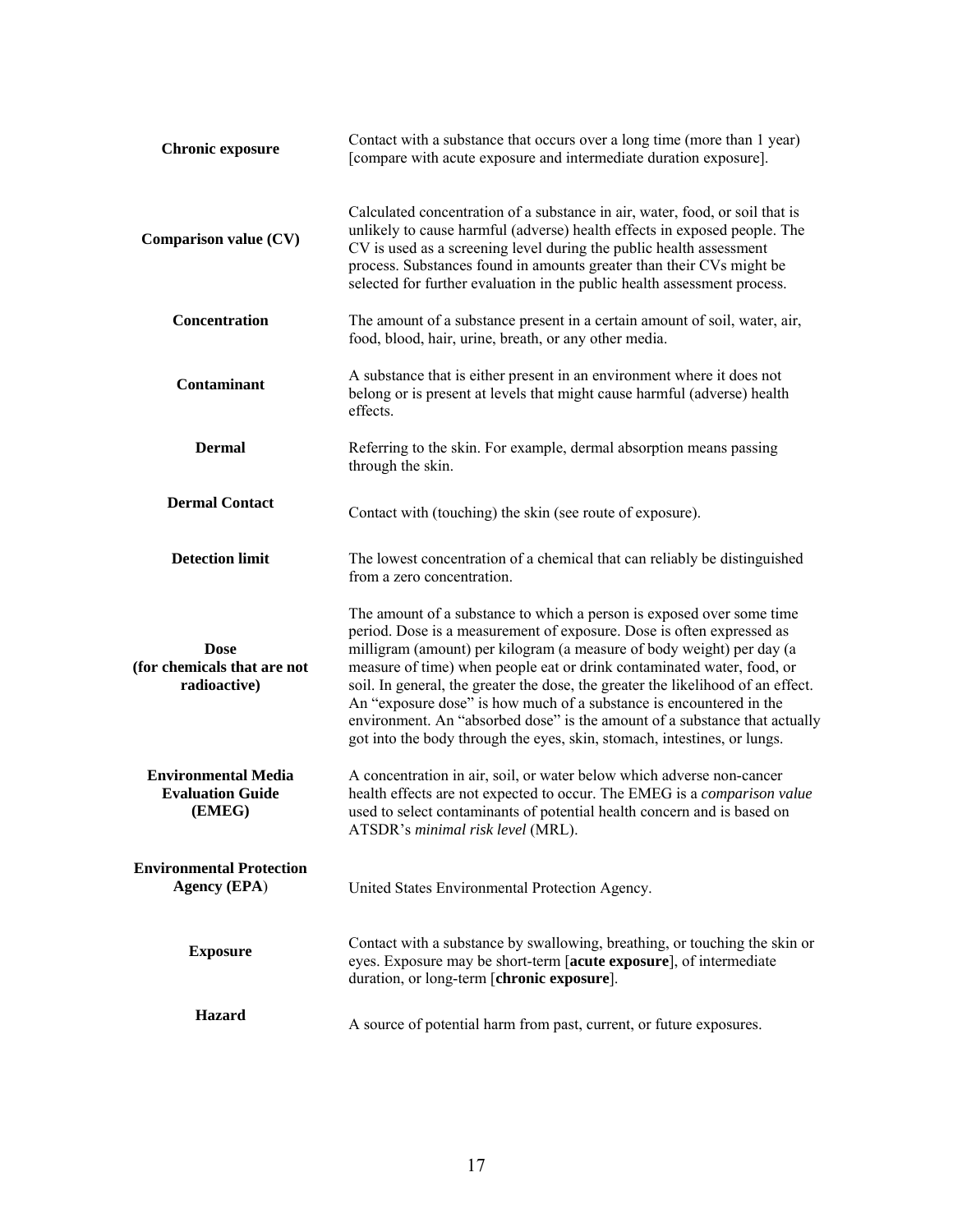| <b>Hazardous substance</b>                                    | Any material that poses a threat to public health and/or the environment.<br>Typical hazardous substances are materials that are toxic, corrosive,<br>ignitable, explosive, or chemically reactive.                                                                                                                                                                                                                                                |
|---------------------------------------------------------------|----------------------------------------------------------------------------------------------------------------------------------------------------------------------------------------------------------------------------------------------------------------------------------------------------------------------------------------------------------------------------------------------------------------------------------------------------|
| <b>Ingestion</b>                                              | The act of swallowing something through eating, drinking, or mouthing<br>objects. A hazardous substance can enter the body this way [see route of<br>exposure].                                                                                                                                                                                                                                                                                    |
| <b>Ingestion rate</b>                                         | The amount of an environmental medium that could be ingested typically<br>on a daily basis. Units for IR are usually liter/day for water, and mg/day for<br>soil.                                                                                                                                                                                                                                                                                  |
| <b>Inhalation</b>                                             | The act of breathing. A hazardous substance can enter the body this way<br>[see route of exposure].                                                                                                                                                                                                                                                                                                                                                |
| <b>Lowest Observed Adverse</b><br><b>Effect Level (LOAEL)</b> | The lowest tested dose of a substance that has been reported to cause<br>harmful (adverse) health effects in people or animals.                                                                                                                                                                                                                                                                                                                    |
| <b>Media</b>                                                  | Soil, water, air, plants, animals, or any other part of the environment that<br>can contain contaminants.                                                                                                                                                                                                                                                                                                                                          |
| <b>Minimal Risk Level</b><br>(MRL)                            | An ATSDR estimate of daily human exposure to a hazardous substance at<br>or below which that substance is unlikely to pose a measurable risk of<br>harmful (adverse), noncancerous effects. MRLs are calculated for a route<br>of exposure (inhalation or oral) over a specified time period (acute,<br>intermediate, or chronic). MRLs should not be used as predictors of<br>harmful (adverse) health effects [see oral <b>reference dose</b> ]. |
| No threshold                                                  | The premise that there is no level below which exposure to radiation or<br>chemicals does not increase the risk of disease; for cancer from chemical or<br>radiation exposure, the hypothesis that any dose of ionizing radiation or a<br>specific chemical carcinogen may increase the risk of developing cancer in<br>organs or tissues of the body.                                                                                             |
| <b>Oral Reference Dose</b><br>(RfD)                           | An amount of chemical ingested into the body (i.e., dose) below which<br>health effects are not expected. RfDs are published by EPA.                                                                                                                                                                                                                                                                                                               |
| Organic                                                       | Compounds composed of carbon, including materials such as solvents, oils,<br>and pesticides that are not easily dissolved in water.                                                                                                                                                                                                                                                                                                                |
| Population                                                    | A group or number of people living within a specified area or sharing<br>similar characteristics (such as occupation or age).                                                                                                                                                                                                                                                                                                                      |